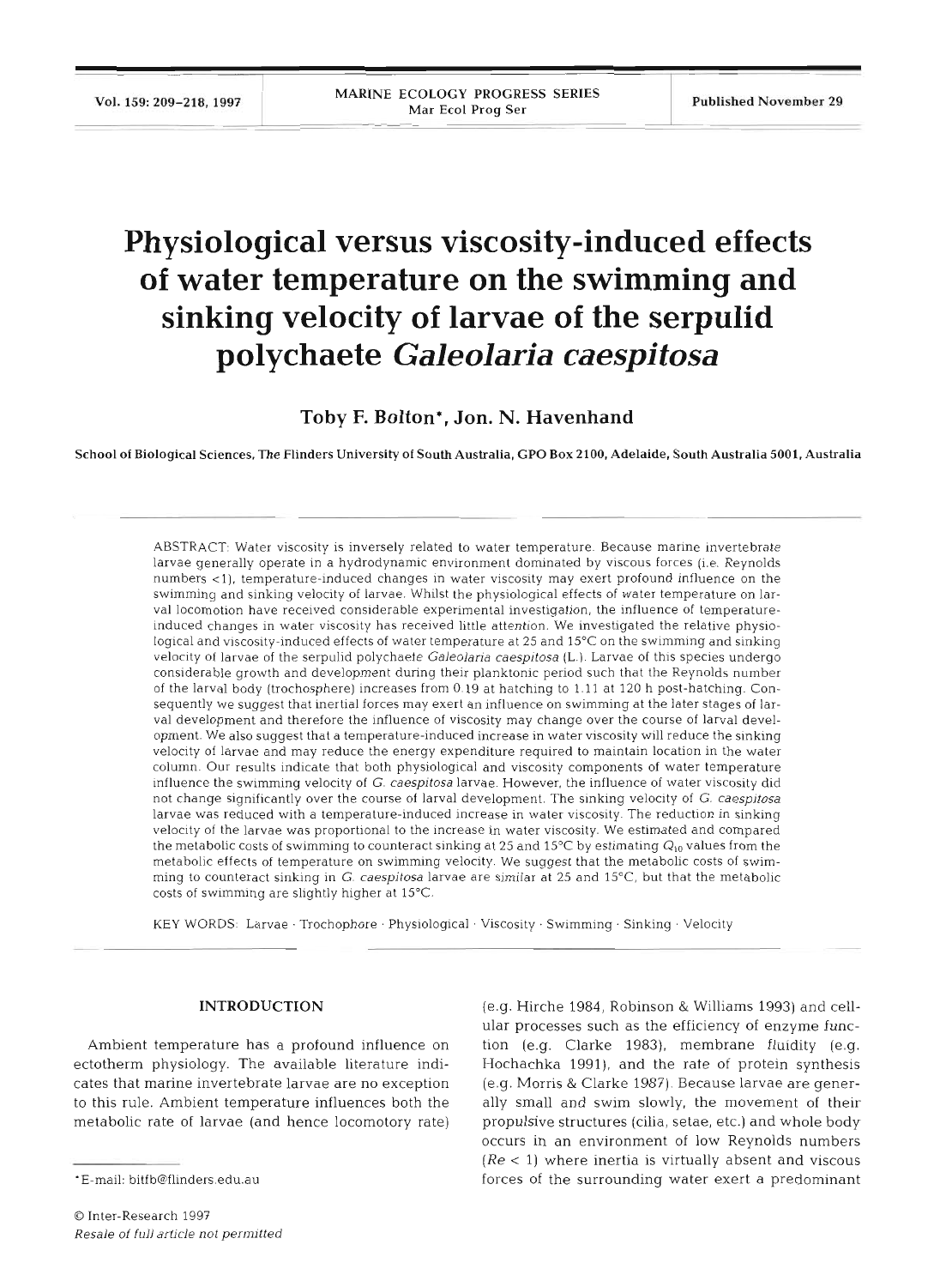influence (Emlet & Strathmann 1985, Power 1989, Denny 1990, Emlet 1991). The viscosity of water is determined primarily by its temperature; a reduction in temperature from 25 to 15"C, for example, results in a 21 % increase in the dynamic viscosity (from here on referred to as 'viscosity') of sea water from 0.0094 to 0.01 19 Pa S. Consequently, temperature-induced changes in viscosity will have a substantial effect on the magnitude of viscous drag operating on larval locomotion. Despite this, the influence of temperatureinduced changes in water viscosity on larval locomotion has received little experimental investigation.

In the only empirical investigation on the influence of viscosity on larval swimming velocity, Podolsky & Emlet (1993) partitioned the physiological and viscosity-induced effects of temperature on swimming velocity and ciliary water movement of *Dendraster excentricus* larvae. They reported that over a 10°C drop in temperature, viscosity alone accounted for  $16\%$  of the total decline in swimming velocity, and a 55 % decline in ciliary water movement. Clearly then, temperatureinduced changes in water viscosity can have a significant effect on larval swimming velocity. However, the relative effect of temperature-induced changes in water viscosity on larval swimming velocity may not be equal for the larvae of all species and may change over the course of larval development in some species.

Drag increases with increasing velocity and viscosity for any given shape. However, this relationship is not simple: as *Re* increases, the influence of viscosity on drag declines and inertia (and pressure drag) becomes increasingly important (Vogel 1981). Larvae of many marine invertebrate species undergo considerable growth and development in the plankton which is generally (though not always) associated with an increase in propulsive power and swimming velocity. While the propulsive structures of most larvae move at low *Re*  throughout development, the *Re* of the larval body may approach and often exceed unity (i.e.  $Re \ge 1$ ). As *Re* increases beyond unity, inertial forces begin to predominate, and the relative importance of viscosityinduced drag declines. Thus the relative influence of water viscosity on swimming velocity will change with larval morphology, size and swimming capacity. Consequently we predict that for species with larvae which exhibit considerable growth and/or increase in swimming velocity, the importance of temperature-induced changes in water viscosity will change over the course of larval development.

Swimming velocity is also only one of a number of larval swimming characteristics that may be influenced by changes in water viscosity. Viscous forces that retard larval swimming velocity will similarly reduce larval sinking velocity. As larvae are negatively buoyant and must swim to maintain their position in

the water column (Chia et al. 1984, Emlet & Strathmann 1985), a reduction in sinking velocity may reduce the energy expenditure required to maintain their position in the water column. We could find no empirical data on the influence of water viscosity on larval sinking velocity in the literature.

We report the results of an experimental investigation in which we used a recently developed protocol to separate the relative physiological and viscosityinduced effects of water temperature (see Podolsky & Emlet 1993) between 25 and 15°C on the swimming and sinking velocities of larvae of the serpulid polychaete *Galeolaria caespitosa* (L.). To determine whether the relative influence of water viscosity on swimming velocity changed with increasing larval size and swimming velocity, we measured the physiological and viscosity-induced effects of temperature over the course of larval development. Larvae of G. *caespitosa* were used as an experimental model because their size and swimming velocity increase significantly whilst maintaining a trochophore body plan over the course of their planktonic period (Fig. 2 in present study; Marsden & Anderson 1981). Larvae were tested at 24 h intervals from hatching to settlement (120 h). Thus, the influence of viscosity upon larval swimming velocity at different development stages was investigated relatively independently of changes in morphology. We used data on the physiological effects of temperature on larval swimming velocity (i.e. separated from the viscosity-induced effects of temperature) to estimate  $Q_{10}$  values for the metabolic costs of larval locomotion. We then used these  $Q_{10}$  values and data on the effect of water viscosity on larval sinking velocity to compare the metabolic and viscosity-induced effects of water temperature on larval swimming and sinking at 25 and  $15^{\circ}$ C.

## **MATERIALS AND METHODS**

Whole colonies of adult *Galeolaria caespitosa* were collected from the intertidal zone of pier pilings at Brighton, South Australia, and held at ambient temperatures in a recirculating sea water aquarium system. Gametes were obtained from adults which were removed carefully from their tubes and placed individually in Petri dishes filled with sea water at ambient temperature. Shortly thereafter gametes were released spontaneously into the water. Eggs from 20 females were placed into a 2 1 beaker filled with filtered sea water (FSW, 0.22 µm), and approximately 0.5 ml of sperm suspension obtained from 1 male was added. After 10 min, these eggs were filtered through a 53 pm screen and transferred to a 1 1 conical flask containing FSW This flask was aerated gently. As experimental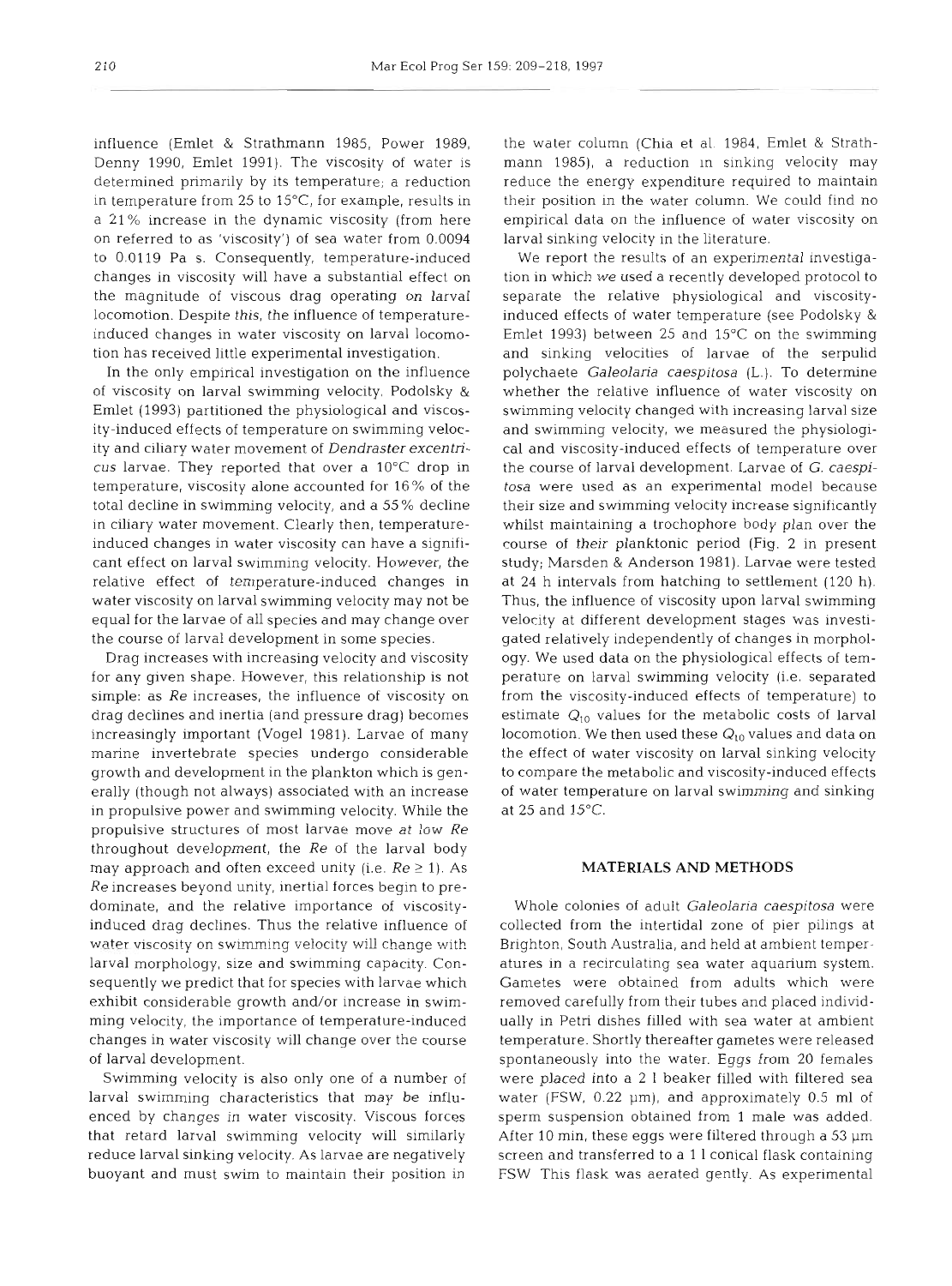treatments (see below) were to be conducted at 15 and  $25^{\circ}$ C, larvae were incubated at  $20 \pm$ O.l°C in order to minimise thermal shock upon transfer to the treatments. Larvae were  $\frac{W_{\text{aderr1}xvd}}{W_{\text{aderr1}xvd}}$  Polyurethane Feam fed daily to satiation (i.e. 30 cells  $\mu l^{-1}$ ) (to ensure that larval growth and development were not food limited) with a 1:1:1 mixture of microalgae *Isochrysis galbana*, Pavlova <sup>PairedLines Around<br>
Unthori and Totracelmic quocide Algalicolates (100000 between the</sup> *lutheri,* and *Tetraselmis suecica.* Algal isolates  $\frac{1000000 \text{ hours}}{\text{line.}}$ were obtained from CSIRO (Hobart, Tasmania), and all cultures used were in exponential phase growth.

These larvae were narcotised in a 7% (w/v)  $MqCl<sub>2</sub>$  solution before preservation in 4% buffered formalin in FSW. Larval body lengths (i.e. trochosphere lengths; see Fig. **4)**  of 50 larvae selected randomly from each

sample were measured with the aid of a calibrated ocular graticule.

**Sinking velocity.** Sinking velocity observations were made in FSW in a 5 1 glass beaker of 160 mm diameter (the 'sinking rate chamber') in a thermostatically controlled  $(\pm 0.1^{\circ}C)$  water bath (Fig. 1). A polyurethane foam sheet (30 mm thick) was fitted to the top of the chamber to eliminate convection currents caused by temperature differentials at the air-water interface. Sinking velocities were measured between 2 pairs of lines located 100 and 200 mm below the surface (Fig. 1). Lines within each pair were separated by 10 mm and were drawn around the chamber to permit parallax-free observation of larval depth in the water column. Comparisons of sinking velocities of individual larvae between the lines within each pair allowed us to ensure that sinking velocity was constant throughout the water column and hence was not influenced by convection. Water temperature in the bath and the chamber was monitored electronically with thermocouples with a precision of  $\pm 0.1^{\circ}$ C.

The velocities of objects moving at very low *Re* may be influenced by wall-induced drag ('wall effects'; Winet 1973). Preliminary observations indicated that newly hatched larvae  $\sim$ 80 µm long sink at  $\sim$ 0.37 mm s<sup>-1</sup> and thus at a *Re* of ~0.03. Using the equations of White (19461, we calculated that the wall effects on a larva moving at this *Re* would be negligible if the wall were  $\geq$ 80 mm distant. Therefore we concluded that wall effects would not substantively influence sinking velocities of larvae in the centre of our sinking rate chamber (160 mm diameter).

We used dead *Galeolaria caespitosa* larvae to obtain estimates of larval sinking velocities. Samples of larvae were removed from each culture at 24 h intervals and were killed with a solution of  $1\%$  Formalin (v/v) in



 15 and *25°C.*  See 'Materials and methods: Sinking velocity' sec-Experimental set up used to measure the sinking velocities of lartion for details

FSW. Larvae were then rinsed thoroughly with clean FSW before being transferred to FSW in a holding chamber in the water bath. All FSW used was from a single stock solution at 35%. This was important because differences between the salinities of the rinsing, holding and test fluids may otherwise produce differences between the density of fluids in and around the larvae and the water in the sinking rate chamber. Such differences have been observed to influence sinking velocities of larvae (pers. obs.).

Measurements of sinking velocities were obtained in a darkened room with the centre of the sinking rate chamber illuminated by light from a fibre-optic light source. Under these conditions the larvae could be seen readily. Larvae were introduced to the centre of the sinking rate chamber through a length of 0.5 mm catheter tubing attached to a micrometer syringe (AGLA brand, Burrows Wellcome & Co., London). The micrometer syringe enabled us to introduce individual larvae gently at the surface of the centre of the chamber causing little disruption to the surrounding water. Sinking velocities of larvae were timed between the marked lines to the nearest 0.1 s with a manual stopwatch.

Sinking velocities were measured for 50 larvae at each of six 24 h intervals from hatching (0 h) to the end of the planktonic period (120 h) in FSW at 25°C (viscosity =  $0.0094$  Pa s) and  $15^{\circ}$ C (viscosity =  $0.0119$  Pa s). Water viscosity was not manipulated independently of temperature as larvae were dead and therefore not physiologically active.

To determine whether larval sinking velocity changed with treatment and development stage, larval sinking velocities for all development stages in the 25 and 15°C treatments were compared by 2-way ANOVA at the 5% significance level. The distribution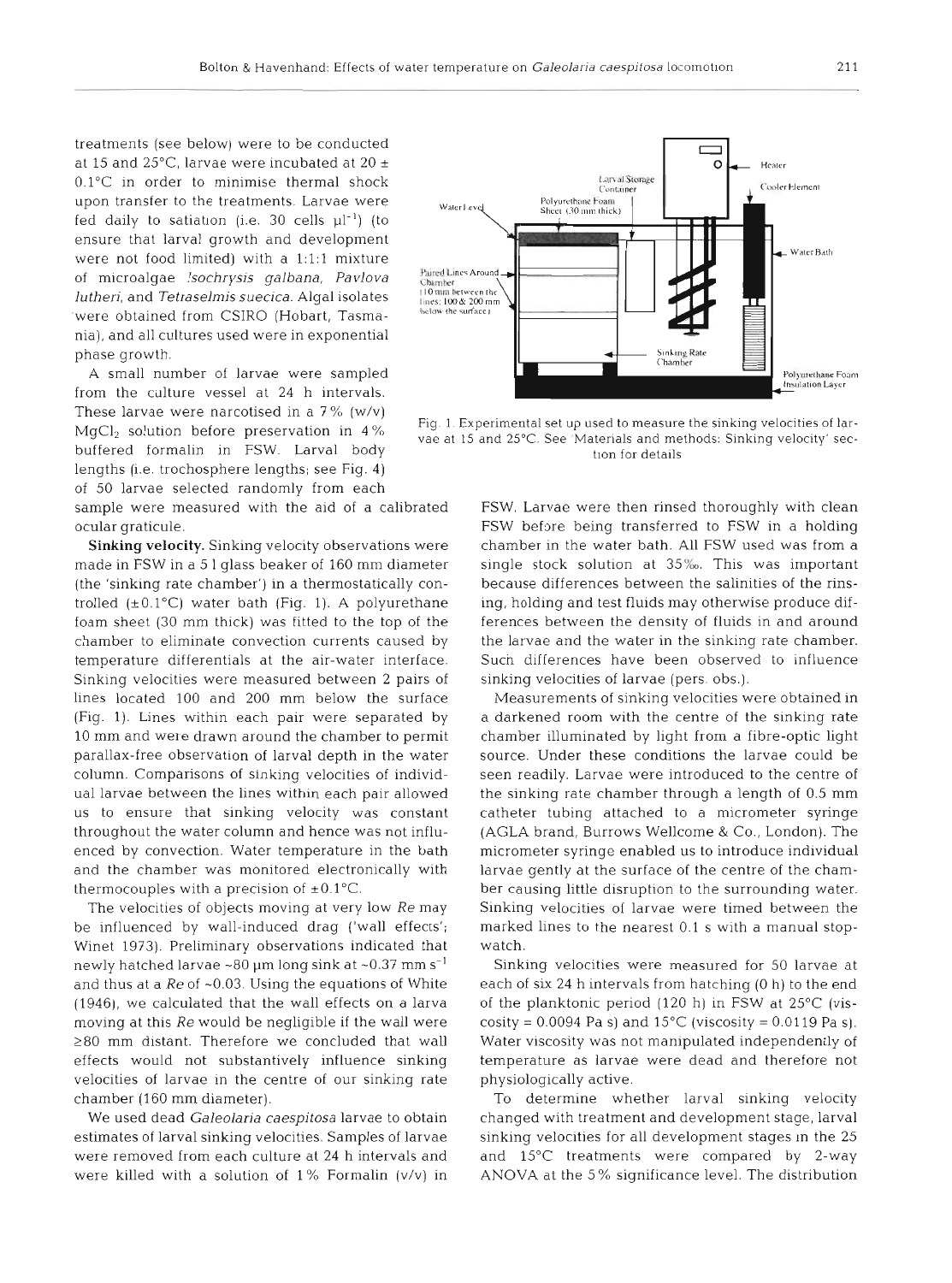

Fig. 2. Experimental set up used to measure the swimming velocities of larvae in treatments. See 'Materials and methods: Swimming velocity' section for details

of the data was normalised and their variances homogenised by square root transformation prior to analyses to conform with the assumptions of the ANOVA (see Zar 1984). To determine where significant differences lay, pairwise post hoc comparisons of means were made with a Tukey's test at the 5 % significance level. The Tukey's test was chosen because it provides a more powerful multiple comparison analysis than alternative procedures (see Zar 1984).

**Swimming velocity.** Water viscosity was manipulated independently of water temperature by the addition of an inert polymer (Ficoll, Pharmacia Products, provided by Sigma Chemical Co.). A concentration of 1.4 % Ficoll (w/v) in FSW (at  $35\%$ ) increased the viscosity of FSW at 25°C (0.0094 Pa S) to that of FSW at 15°C (0.0119 Pa S). Viscosities were measured with a Haake falling ball viscometer (Gilmont Instruments, GV-2100).

Swimming velocities of *Galeolana caespitosa* larvae were measured in 4 treatments at each of six 24 h intervals (see above). These treatments were: FSW at 25°C (T25); FSW at 15°C (T15); FSW at 25°C with the viscosity of FSW at  $15^{\circ}$ C (T25 $\mu$ 15); and FSW at 25 $^{\circ}$ C after larvae had been exposed to the T25p15 treatment for 2 h (T25C). This final treatment controlled for the possible toxic effects of the Ficoll solution on larval locomotion. The temperatures chosen (15 and 25°C) represent the lower and upper limits normally encountered by G. *caespitosa* larvae in South Australia. All FSW used was at a salinity of  $35\%$ .

Larval swimming was observed in a purpose-built glass chamber  $(70 \times 70 \times 70 \text{ mm})$  (Fig. 2). These dimensions were calculated to minimise any 'wall effects' (Winet 1973) on larvae swimming in the centre of the chamber. As swimming larvae move at a substantially higher velocity than sinking larvae, wall-effects operate over a smaller distance (see Winet 1973) and a smaller chamber could be used in the swimming experiments than in the sinking experiments. How-

ever, as in all natural planktonic communi-<br>ties, the close proximity of other individuals<br>in the water column will have influenced the<br>swimming velocities and behaviour of larves<br>in the swimming chamber.<br>The swimming cham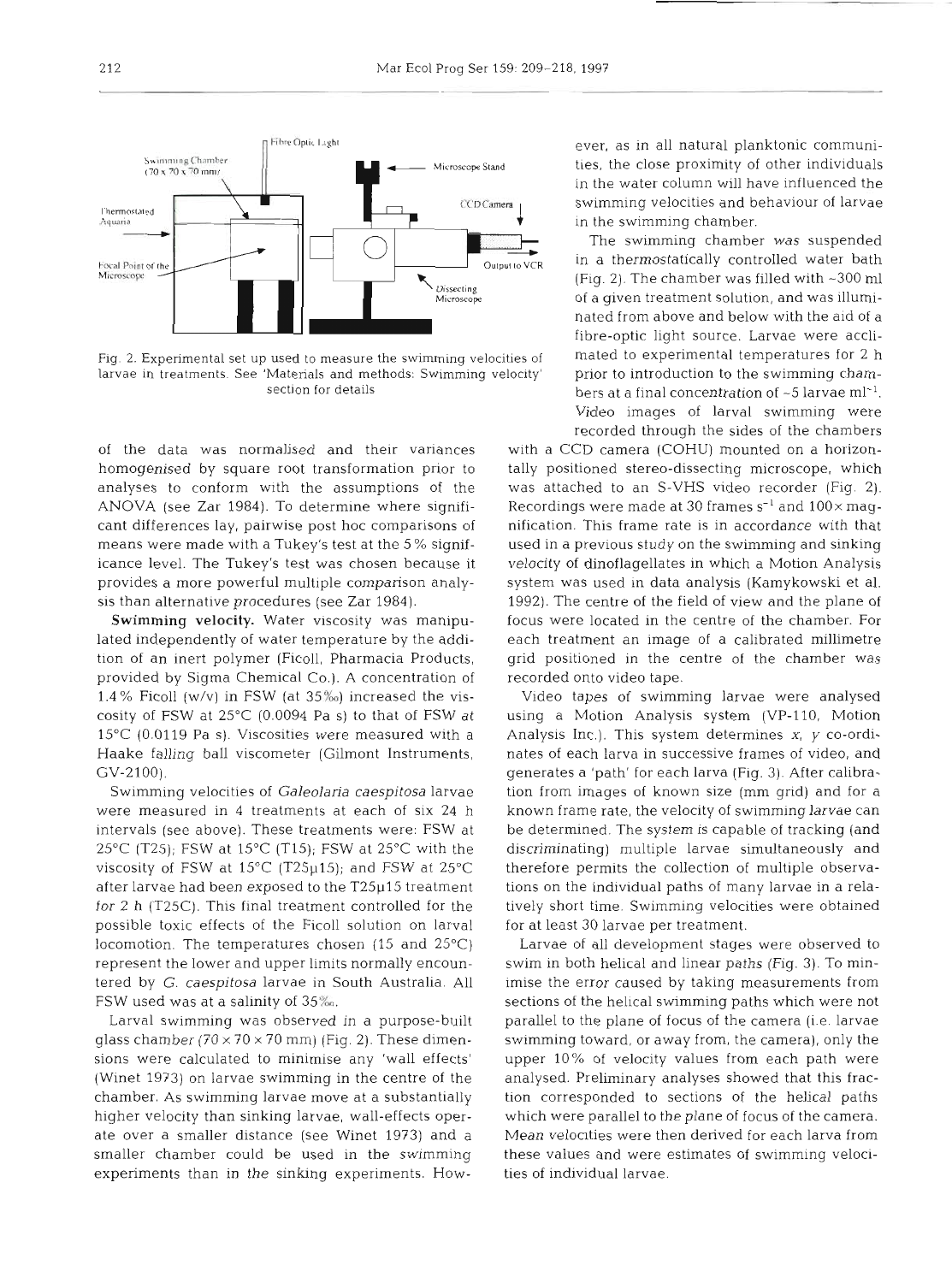

 $1<sub>mm</sub>$ 

Fig. 3. Galeolaria caespitosa. Computer print out of the swimming paths of larvae tracked on a Motion Analysis system. Larvae swim in both linear (A) and helical (B) swimming paths. To reduce error in estimates of larval swimming velocity caused by larvae swimming toward, or away from, the camera, only the upper 10% of velocity values for each path were analysed. This fraction approximately corresponded to sections of the helical paths which were parallel to the plane of focus of the camera. See 'Materials and methods: Swimming velocity' section for details

To determine whether larval swimming velocity changed with treatment and development stage, larval swimming velocities for all developmental stages in the treatments T25, T25p15, and T15 were analysed by 2-way ANOVA at the 5 % significance level. Data from the control treatment (T25C) were analysed separately against those from the T25 treatment to test for possible toxic effects of Ficoll by 2-way ANOVA at the 5% significance level. The distribution of the data was nor-

Table 1. Galeolaria caespitosa. Swimming velocity at 25°C, trochosphere length setigers and showed strongly demer-<br>and Peynolds numbers of larvae at 6 development stage 24 b apart. Mean sal behaviour by 144 h. At this stag and Reynolds numbers of larvae at 6 development stages 24 h apart. Mean behaviour by 144 h. At this stage<br>swimming velocities represent the top 10% of velocity values collected at larvae were observed to make only swimming velocities represent the top 10% of velocity values collected at 30 frames s<sup>-1</sup> by a Motion Analysis System (VP 110) from video images of the brief and slow excursions into the walarvae swimming in water at 25°C. See 'Materials and Methods: Swimming ter column. Mean sizes and swimming velocity section for details speeds (at 25°C) of larvae at each

| Larval<br>development stage<br>(h post-hatching) | Mean swimming<br>velocity $(mm s^{-1})$<br>$(\pm$ SE, n = 30) | Mean larval<br>length (µm)<br>$(\pm$ SE, n = 50) | Re   |
|--------------------------------------------------|---------------------------------------------------------------|--------------------------------------------------|------|
| $^{(1)}$                                         | $2.02 \pm 0.12$                                               | $88.64 \pm 0.64$                                 | 0.19 |
| 24                                               | $2.68 \pm 0.16$                                               | $134.38 \pm 1.61$                                | 0.38 |
| 48                                               | $2.62 \pm 0.04$                                               | $160.90 + 1.89$                                  | 0.46 |
| 72                                               | $3.37 \pm 0.19$                                               | $190.60 \pm 2.34$                                | 0.69 |
| 96                                               | $3.76 \pm 0.13$                                               | $212.00 + 2.37$                                  | 0.86 |
| 120                                              | $4.27 \pm 0.08$                                               | $218.60 + 2.23$                                  | 1.11 |



Fig. 4. *Galeolaria caespitosa*. Trochosphere (larval body) size (mean values; see Table 1 for mean  $\pm$  SE larval sizes at each 24 h sampling period) and morphology of larvee at 0 (hatch-<br>ingl, 72 and 120 h post-hatching

# **RESULTS Larval growth (20°C)**

Larvae hatched approximately 20 h after fertilization<br>and were observed to feed readily on all 3 algal species<br>offered. Development was rapid with larvae doubling<br>in length in 48 h. The nectochaete larval stage (see<br>Marsde

hatching and larvae had developed stage are shown in Table 1 The morphology of the larval trochosphere did not change substantially from hatching to 120 h post-hatching (Fig. 4).

A degree of asynchrony in development was present in larval cultures A small proportion of larvae  $(<5\%)$ developed abnormally. Typically these individuals were small, abnormally shaped and failed to develop beyond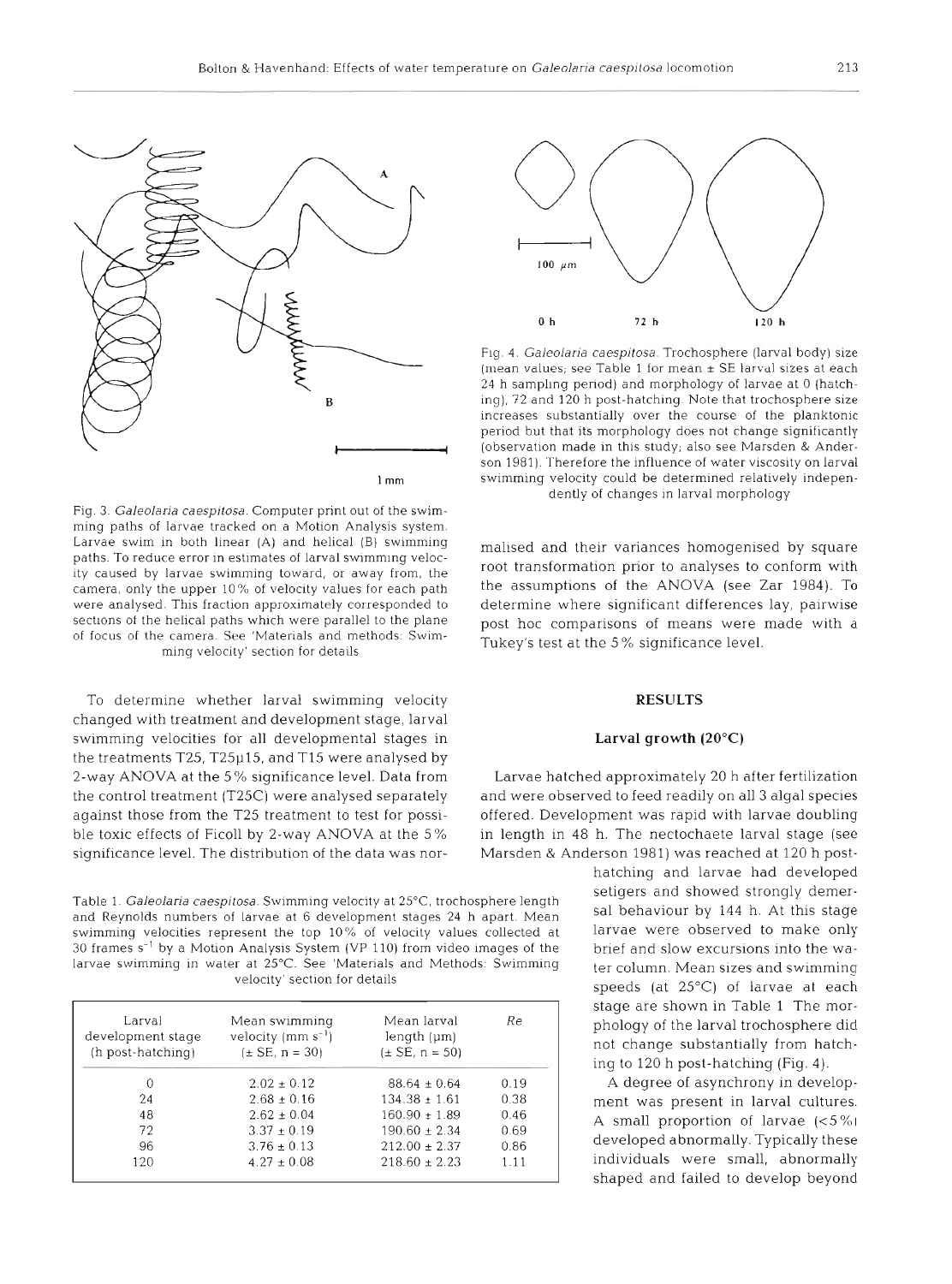| Table 2. Galeolaria caespitosa. Proportional decline in swimming and sinking velocities of larvae with a 10°C reduction in water |
|----------------------------------------------------------------------------------------------------------------------------------|
| temperature from 25 to 15°C attributable to the combined and separated physiological and viscosity-induced components of         |
| reduced temperature. Note that only the viscosity-induced component of temperature is relevant to sinking velocity because the   |
| larvae were dead and therefore not physiologically active                                                                        |
|                                                                                                                                  |
|                                                                                                                                  |

| Larval                                 | Decline $(\%)$ in sinking                               |                          |                              |                                               |
|----------------------------------------|---------------------------------------------------------|--------------------------|------------------------------|-----------------------------------------------|
| development stage<br>(h post-hatching) | Combined physiological<br>and viscosity-induced effects | Physiological<br>effects | Viscosity-induced<br>effects | velocity due to viscosity-<br>induced effects |
|                                        | 60.4                                                    | 29.4                     | 31                           | 26                                            |
| 24                                     | 52.7                                                    | 27.7                     | 25                           | 24                                            |
| 48                                     | 47.8                                                    | 25.8                     | 22                           | 26                                            |
| 72                                     | 48.1                                                    | 25.3                     | 22.8                         | 31.5                                          |
| 96                                     | 49.7                                                    | 32.7                     | 17                           | 24.5                                          |
| 120                                    | 39.7                                                    | 22.4                     | 17.3                         | 25.5                                          |
| $Mean \pm SE$                          | $49.7 \pm 2.7$                                          | $27.2 \pm 1.4$           | $22.5 \pm 2.1$               | $26.2 \pm 1.1$                                |

removed from cultures using a pipette and were cosity. The remainder of this decline is presumed to be excluded from all measurements. due to the physiological effects of reduced tempera-

Larval sinking velocity increased throughout development and was inversely proportional to the increase in water viscosity which accompanied the temperature drop from 25 to 15°C (Fig. 5). Larval sinking velocity at 15°C was approximately 26% slower than at 25°C (mean reduction in sinking velocity over all development stages; Table 2). The corresponding increase in viscosity between these two temperatures is 20.6%. Two-way ANOVA showed a significant effect of both development stage  $(F = 3725.28, p < 0.001)$  and water viscosity ( $F = 1684.0$ ,  $p < 0.001$ ) on sinking velocity (Table **3).** Tukey's test showed that significant differences existed between sinking velocities at 15 and 25°C at all development stages (at all development stages  $q_{\text{calc}} = 0.00$ ,  $q_{566, 11} = 4.55$ , p < 0.05).

#### **Swimming velocity**

Larval swimming velocity increased throughout development, but decreased with both reduced temperature and increased viscosity for all development stages (Fig.  $6$ ). Mean swimming velocity at  $15^{\circ}$ C was approximately 49% lower than at 25°C for all developmental stages combined (Table 2). Comparison of swimming velocities in the T25 and T25p15 treatments showed that viscosity alone accounted for approximately 22 % of this decline (mean reduction in sinking velocity over all development stages; Table 2), i.e. approximately half of the decline in swimming velocity observed between the T25 and T15 treatments

the early trochophore stage. These individuals were was attributable to the effects of increased water visture on larval swimming velocity.

> Two-way ANOVA on swimming velocities in the **Sinking velocity T25, T25p15 and T15 treatments showed significant**



Fig. 5. Galeolaria caespitosa. Sinking velocities (mean **k** SE, n  $= 50$ ) of dead larvae at 6 development stages in water at 25 ( $\Box$ ) and 15°C **(e)** 

| Table 3. <i>Galeolaria caespitosa</i> . Two-way analysis of variance            |  |
|---------------------------------------------------------------------------------|--|
| on sinking velocity of dead larvae in water at 25 and $15^{\circ}\textrm{C}$ at |  |
| 6 development stages 24 h apart. See 'Materials and methods:                    |  |
| Sinking velocity' section for further details                                   |  |

| Source of<br>variation                                                | Sum of<br>squares            | df                 | Mean<br>square               | F                              | р           |
|-----------------------------------------------------------------------|------------------------------|--------------------|------------------------------|--------------------------------|-------------|
| Within+Residual<br>Development (D)<br>Treatment $(T)$<br>$D \times T$ | 0.14<br>4.33<br>0.39<br>0.03 | 588<br>5<br>1<br>5 | 0.00<br>0.87<br>0.39<br>0.01 | 3725.28 0.000<br>1684.37 0.000 | 29.46 0.000 |
| Model<br>Total                                                        | 4.75<br>4.89                 | 11<br>599          | 0.43<br>0.01                 | 1859.82 0.000                  |             |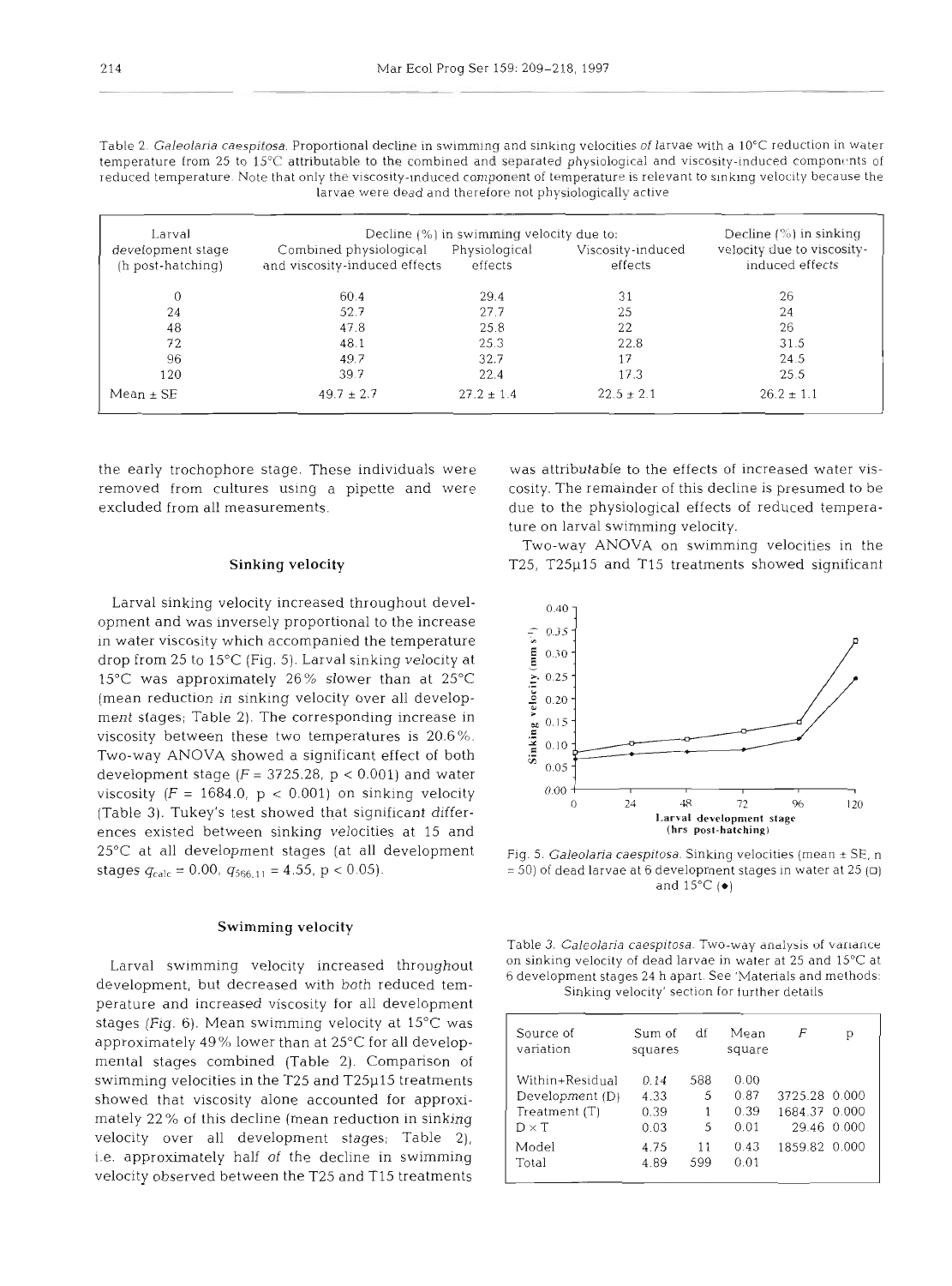P P -

effects of both treatment  $(F = 217.17, p <$ 0.0001) and developmental stage  $(F = 114.29, p$ <sup>&</sup>lt;0.0001; Table 4). Tukey's test showed that there were significant differences between treatments at all developmental stages except T25µ15 and T15 at hatching ( $q_{\text{calc}} = 4.34$ ,  $q_{5b6,11}$  $= 4.55$ ,  $p > 0.05$ ). The smallest significant difference existed between T25 and T25p15 at hatching ( $q_{\text{calc}} = 4.94$ ,  $q_{566,11} = 4.55$ , p < 0.05). As only 1 non-significant result was found between treatments at 6 development stages, it is reasonable to conclude that the treatments had a significant influence on the swimming velocity of larvae.

Comparison of the distance larvae sank per second with the distance swum in the same greater at 15 than at  $25^{\circ}$ C (paired *t*-test:  $t =$ 5.96, df = 5,  $p = 0.002$ ).

Reynolds number *(Re)* of the larvae increased from Table 4. Galeolaria caespjtosa, Two-way analysis of variance stage  $(F = 0.972, p > 0.05;$  Table 4) indicating that the ming velocity' section for further details relative effect of viscosity on larval swimming velocity did not change significantly over the course of larval development.

Two-way ANOVA on swimming velocities in the T25 and T25C treatments showed significant effects of developmental stage  $(F = 115.25, p < 0.0001)$  but no significant treatment effect  $(F = 2.68, p > 0.05;$  Table 6). This result indicates that Ficoll had no significant influence on larval swimming velocity other than by increasing drag.



Fig. 6. Galeolaria caespitosa. Swimming velocity (mean ± SE, n = 30) of<br>stages would have to expend less than 10% arvae in 4 treatments: FSW at 15°C (T25); FSW at 15°C (T15); FSW at<br>of their swimming time offsetting sinki larvae had been exposed to the T25 $\mu$ 15 treatment for 2 h (T25C). The (Table 5). However, while sinking velocity is T25C treatment controlled for the possible toxic effects of the Ficoll reduced at lower temperatures, the proportion solution on larval swimming. See 'Materials and methods: Swimming<br>of swimming time expended to offset sinking is velocity' section for details

0.19 at hatching to 1.11 at 120 h post-hatching on swimming velocity of larvae in 3 treatments at 6 develop-<br>(Table 1) Despite this change no significant interaction functions are the spart. These treatments were: FSW at (Table 1). Despite this change, no significant interac- ment stages 24 h apart. These treatments were. FSW at 25°C<br>(125); FSW at 15°C (T15); and FSW at 25°C with the viscosity tion was found between treatment and development the CT25); FSW at 15°C (T15); and FSW at 25°C with the viscosity<br>of FSW at 15°C (T25µ15). See 'Materials and methods: Swim-

| Source of<br>variation                                                | Sum of<br>squares                | df                  | Mean<br>square                  | F                        | р                       |
|-----------------------------------------------------------------------|----------------------------------|---------------------|---------------------------------|--------------------------|-------------------------|
| Within+Residual<br>Development (D)<br>Treatment $(T)$<br>$D \times T$ | 64.69<br>98.85<br>305.01<br>7.46 | 834<br>5<br>2<br>10 | 0.08<br>79.77<br>152.50<br>0.74 | 116.39<br>222.51<br>1.09 | 0.000<br>0.000<br>0.367 |
| Model<br>Total                                                        | 80.38<br>0.44                    | 17<br>851           | 4.73<br>0.17                    | 60.95                    | 0.000                   |

Table 5. Galeolaria caespitosa. Proportion of total swimming of larvae required to offset sinking in water at 25 and 15°C at 6 development stages 24 h apart

| Larval<br>development stage<br>(h post-hatching) | Mean<br>$(\pm SE, n = 30)$<br>swimming<br>velocity<br>$(mm s^{-1})$ | $25^{\circ}$ C<br>Mean<br>sinking<br>velocity<br>$(mm s^{-1})$ | Proportion of<br>$(\pm SE, n = 50)$ total swimming<br>required<br>to offset<br>sinking | Mean<br>$(\pm SE, n = 30)$<br>swimming<br>velocity<br>$(mm s^{-1})$ | $15^{\circ}$ C<br>Mean<br>sinking<br>velocity<br>$\rm (mm \; s^{-1})$ | Proportion of<br>$(\pm SE, n = 50)$ total swimming<br>required<br>to offset<br>sinking |
|--------------------------------------------------|---------------------------------------------------------------------|----------------------------------------------------------------|----------------------------------------------------------------------------------------|---------------------------------------------------------------------|-----------------------------------------------------------------------|----------------------------------------------------------------------------------------|
| $\Omega$                                         | $2.02 \pm 0.12$                                                     | $0.08 \pm 0.0006$                                              | 4.0                                                                                    | $0.80 \pm 0.057$                                                    | $0.06 + 0.0004$                                                       | 8.2                                                                                    |
| 24                                               | $2.68 \pm 0.16$                                                     | $0.09 \pm 0.0004$                                              | 3.7                                                                                    | $1.27 \pm 0.050$                                                    | $0.07 \pm 0.0004$                                                     | 5.9                                                                                    |
| 48                                               | $2.62 \pm 0.04$                                                     | $0.11 \pm 0.0004$                                              | 4.2                                                                                    | $1.37 \pm 0.070$                                                    | $0.08 + 0.0003$                                                       | 6.0                                                                                    |
| 72                                               | $3.37 \pm 0.19$                                                     | $0.12 \pm 0.0013$                                              | 3.7                                                                                    | $1.75 \pm 0.099$                                                    | $0.08 + 0.0002$                                                       | 4.9                                                                                    |
| 96                                               | $3.76 \pm 0.13$                                                     | $0.14 \pm 0.0016$                                              | 3.9                                                                                    | $2.08 \pm 0.104$                                                    | $0.11 + 0.0005$                                                       | 5.3                                                                                    |
| 120                                              | $4.27 \pm 0.08$                                                     | $0.32 \pm 0.0072$                                              | 7.6                                                                                    | $2.60 + 0.136$                                                      | $0.24 + 0.0024$                                                       | 9.3                                                                                    |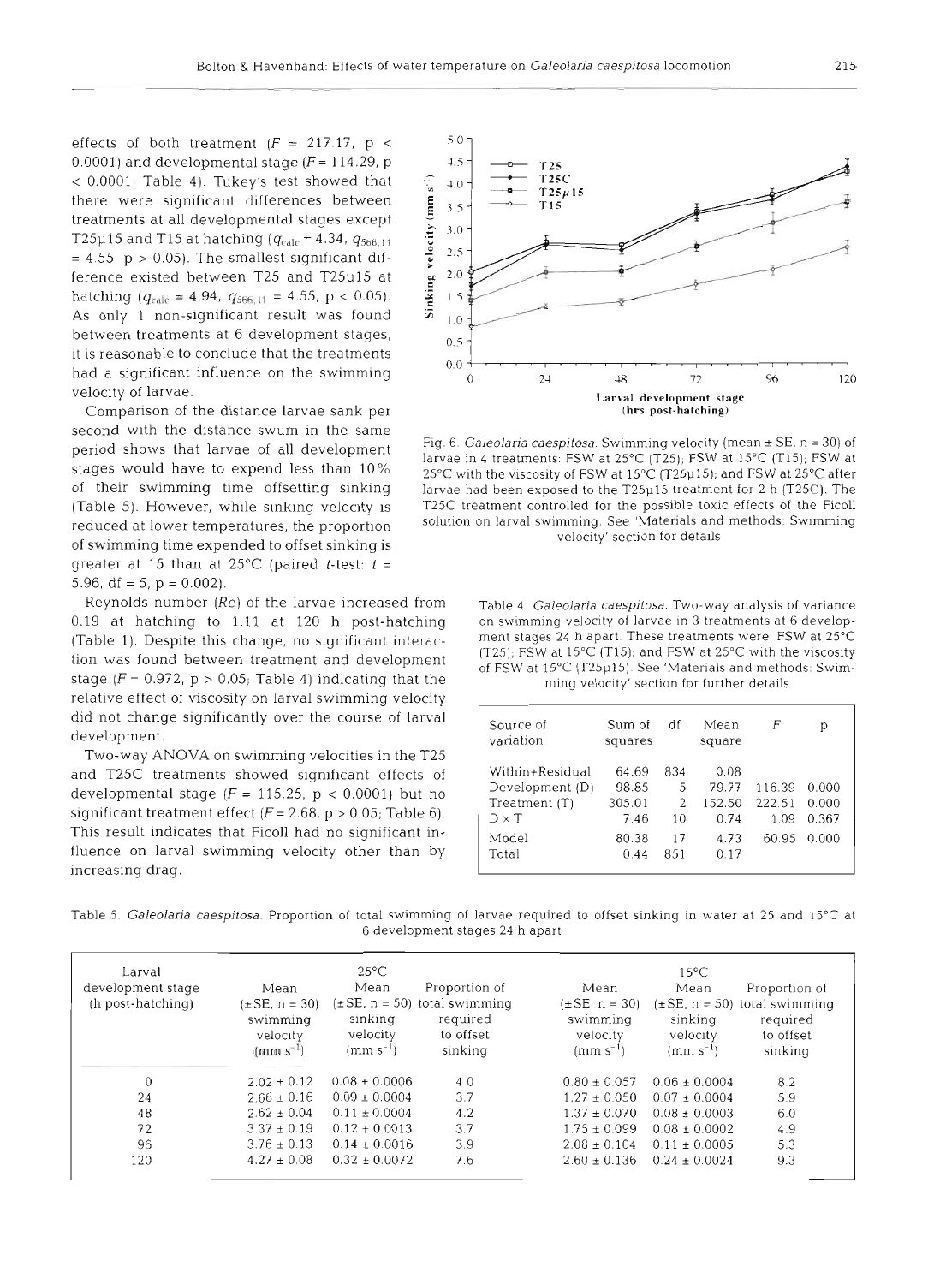Table 6. *Galeolana caespltosa.* Two-way analysis of variance on swimming velocity of larvae at 6 development stages 24 h apart in *2* treatments. These treatments were: FSW at 25°C (T25) and FSW with the viscosity of FSW at 15°C (T25C). This analysis was used to determine whether the polymer (Ficoll), used to manipulate water viscosity, had any toxic effect on the swimming velocity of the larvae. See 'Materials and methods: Swimming velocity' section for further details

| Source of<br>variation                                              | Sum of<br>squares              | df            | Mean<br>square               | F                      |                         |
|---------------------------------------------------------------------|--------------------------------|---------------|------------------------------|------------------------|-------------------------|
| Within+Residual<br>Development (D)<br>Treatment (T)<br>$D \times T$ | 30.85<br>31.64<br>0.15<br>0.23 | 562<br>5<br>5 | 0.05<br>6.33<br>0.15<br>0.05 | 115.25<br>2.68<br>0.85 | 0.000<br>0.102<br>0.516 |
| Model<br>Total                                                      | 34.95<br>64.81                 | 11<br>573     | 3.18<br>0.11                 | 57.88                  | 0.000                   |

## **DISCUSSION**

### Sinking velocity

The responses of sinking Galeolaria caespitosa larvae to temperature-induced changes in water viscosity were substantial. Decreased temperature caused a decrease in larval sinking velocity which was proportional to the increase in viscosity. Increasing larval age also resulted in faster sinking velocities (Fig. 5). These results are in accordance with our initial expectations.

#### Swimming velocity

It is clear that both physiological and viscosityinduced components of water temperature strongly influence the swimming velocity of Galeolaria caespitosa larvae (Fig. 6). Larvae at 15°C swam 49% slower than those at  $25^{\circ}$ C (mean reduction in swimming velocity over all development stages; Table 2). We predicted that this decline in swimming velocity would be due to both the physiological and viscosity-induced effects of temperature. The effect of viscosity (independent of temperature) was determined by comparing larval swimming velocities in the T25 and T25p15 treatments (Fig. 6) while comparison of larval swimming velocities in the T25p15 and T15 treatments gave the impact of the physiological effects of temperature alone. These comparisons showed that on average over all development stages the decline in swimming velocity due to viscosity alone was 22.5%, while that due to the physiological effect of temperature alone was 27% (Table 2), i.e. viscosity accounted for 46% of the total temperature-induced decline in swimming velocity. These results are similar to those of Podolsky & Emlet (1993), who investigated the impact of tem-

erature-induced decline in swimming velocity of sand<br>follar larvae *Dendraster excentricus*. They found that<br>iscosity accounted for approximately 40% of the<br>hange in swimming velocity between 22 and 12°C.<br>In the only othe

Emet (1993), and raises the question of why viscosity<br>cients to play such a relatively minor role in locomo-<br>energies of C. minus (26%) compared to the lavage<br>ory kinetics of C. minus (26%) compared to the lavage<br>ory kine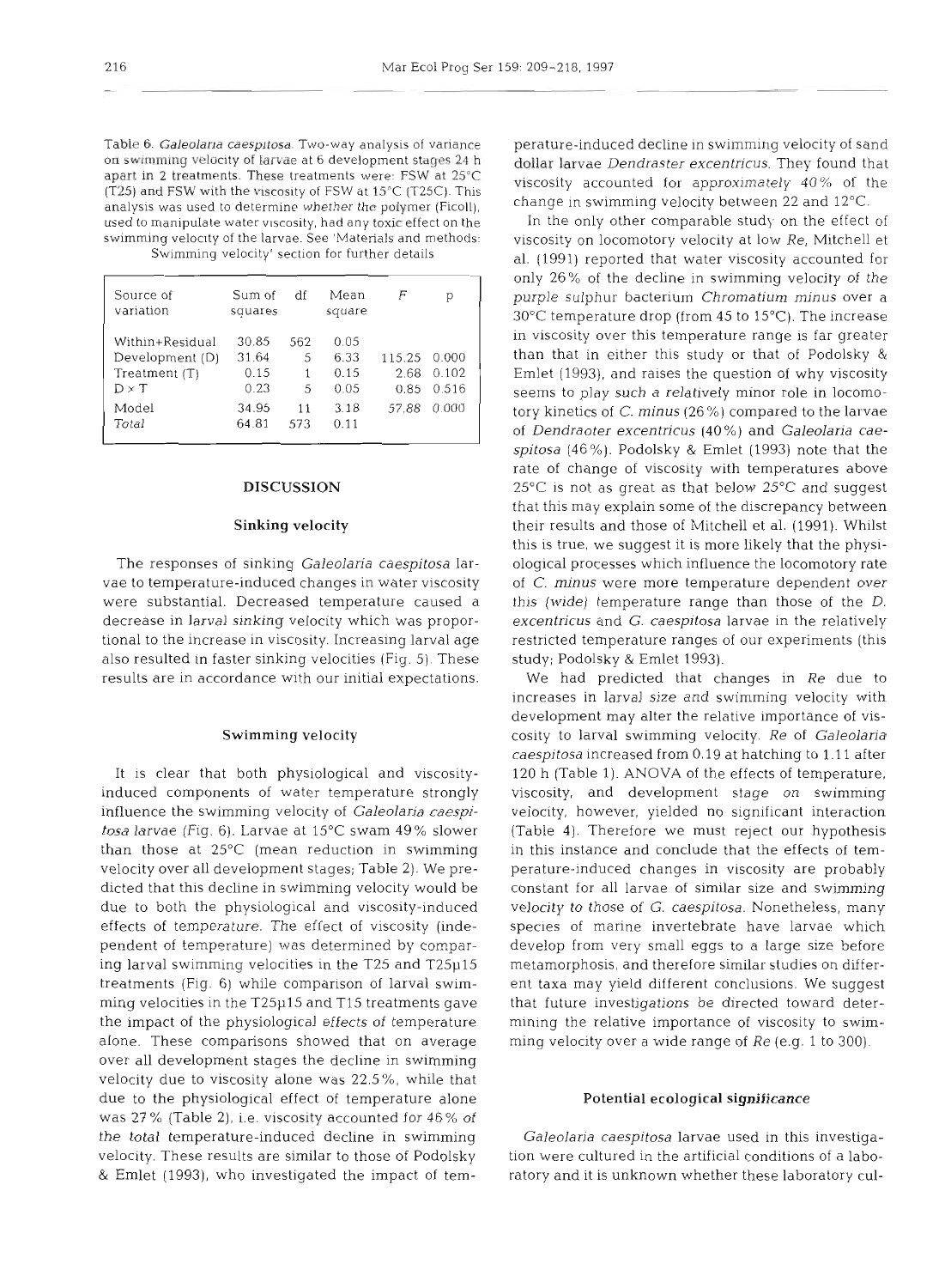tured larvae respond to the physiological and viscosity-induced effects of changes in water temperature in the same way as larvae spawned and raised under natural conditions. Therefore, we acknowledge that caution is required in extrapolating the results obtained in this study to larvae in the natural environment. Recognising this limitation, data obtained here and elsewhere (Podolsky & Emlet 1993) suggest that changes in larval swimming velocity as a result of temperatureinduced changes in water viscosity may be pervasive throughout the marine environment. A viscosityinduced reduction in swimming velocity may increase the time and/or energy required for a larva to acquire food or reach the settlement substrate at low temperatures. As a result, larval growth, development and survivorship may be compromised independently of the direct effects of temperature on physiological processes and development rate.

We had suggested that the increased viscosity of sea water at lower temperatures may reduce the sinking velocity of larvae to the extent that the metabolic costs of swimming to counteract this sinking would be lower at low temperatures. Comparison of swimming and sinking velocities showed that larvae spent 6.6% of their swimming time offsetting sinking at 15°C whereas larvae at  $25^{\circ}$ C only spent 4.5% of their swimming time in this way (arcsine transformed means of data for all development stages; Table 5). This difference was shown to be statistically significant by paired t-test at the 5 % significance level. Thus, larvae at the lower temperature spent 1.4 **X** more time swimming to retain their location in the water column.

By comparing the swimming velocities of larvae in the T25p15 and the T15 treatments we ascertained the physiological effects of temperature on swimming velocity independently of the viscosity-induced effects. If we next assume that these swimming velocities are a direct (and linear) function of metabolic rate then we can estimate a rate constant  $Q_{10}$  for the metabolic costs of larval swimming:  $Q_{10} = 1.61 \pm 0.085$  (mean  $Q_{10}$  for all development stages; data in Fig. 4). We recognise that such estimates may be confounded by other physiological factors (e.g. the efficiency of enzyme function may be altered with a change in temperature; see Hoegh-Guldberg & Pearse 1995) and that they clearly need to be confirmed by direct measurements of larval respiration in these treatments. Further, we are also assuming that power requirements increase linearly with swimming velocity and that the mechanical efficiency of cilia is independent of velocity. We can find no theoretical and empirical data in the literature to support or refute these assumptions and their validity can only be addressed by further independent investigation. Acknowledging these assumptions, this estimate suggests that (on average) a rise in temperature from 15 to

25°C elicited a 1.6-fold increase in metabolic activity (as reflected in larval swimming velocity). Consequently, while larvae at  $15^{\circ}$ C spent  $1.4 \times$  more time (than larvae at 25°C) to offset sinking, their metabolic costs were only 0.69 (1/1.6) as great. The product of these coefficients is 0.97. Therefore we suggest that the metabolic costs of swimming to counteract the effects of gravity were similar at both temperatures.

Applying this same rationale to larval swimming velocities in sea water suggests that the metabolic costs of swimming at  $15^{\circ}$ C (at 57% of the velocity and 69% of the metabolic rate of larvae at 25°C; see above) would be  $1.2 \times$  greater (per unit distance travelled) than at 25°C. Consequently, while the metabolic costs of retaining location in the water column may be similar at 15 and 25"C, the costs of locomotion may be slightly higher in colder water.

These estimates may have implications for the development and growth of larvae during colder times of the year. For such larvae, not only may development times be extended (Hoegh-Guldberg & Pearse 1995), but the metabolic costs of swimming may also be greater (see above).

#### Conclusions

These results provide the first estimates of the effect of temperature-induced changes in water viscosity on larval swimming and sinking velocity. These estimates are relevant for any larva at  $Re \leq 1$ ; however many marine invertebrate larvae swim at *Re* > 1, where the relationship between viscous and inertial forces has not been fully explored. Given that the relative impact of viscosity on swimming velocity may be vastly different for larvae swimming at different Res, further investigation is clearly warranted. The incorporation of respiration measurements into future investigations would assist greatly in determining the true effects of temperature change on the swimming energetics (i.e. metabolic costs) of marine invertebrate larvae.

Acknowledgements. This research was supported by an ARC grant to J.N.H

#### LITERATURE CITED

- Chia FS, Buckland-Nicks J, Young CM (1984) Locomotion of marine invertebrate larvae: a review. Can J Zool 62: 1205-1222
- Clarke A (1983) Life in cold water: the physiological ecology of polar marine ectotherms. Oceanogr Mar B101 Annu Rev 21:341-453
- Denny MW (1990) Terrestrial versus aquatic biology: the medium and its message. Am Zool 30:111-121
- Emlet RB (1991) Functional constraints on the evolution of larval forms of marine invertebrates: experimental and com-